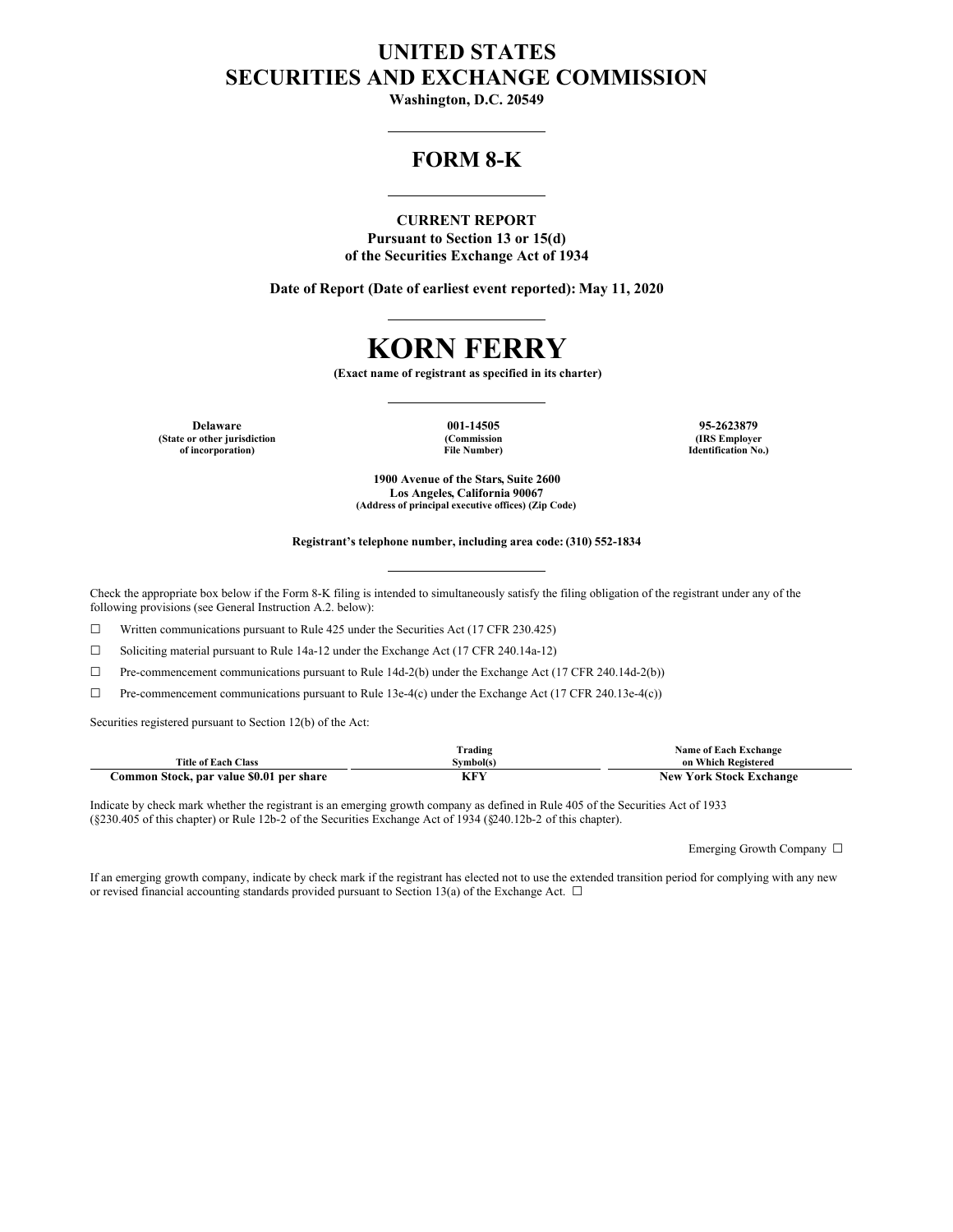#### **Item 8.01 Other Events.**

In light of the ongoing impact of the coronavirus(COVID-19) pandemic, Korn Ferry (the "Company," "our," or "we") is relying on the Securities and Exchange Commission's (the "SEC") March 25, 2020 "Order Under Section 36 of the Securities Exchange Act of 1934 Modifying Exemptions from the Reporting and Proxy Delivery Requirements for Public Companies," Release No. 34-88465 (the "Order") to delay the filing of the Company's Annual Report on Form 10-K for the fiscal year ended April 30, 2020 ("Annual Report").

Similar to the majority of companies across the globe, theCOVID-19 pandemic continues to impact the Company in many unprecedented ways. To respond to both health and safety concerns and applicable governmental orders, the Company imposed a range of travel restrictions, office closures, social distancing measures, and remote working policies to maintain its operations while prioritizing the safety of its employees and customers. These measures have and are expected to continue to result in operational challenges and disruptions, including to the Company's customary year-end processes and interactions with and between its accounting personnel, external auditors, and others responsible for or contributing to the preparation of its Annual Report. The Company does not currently know when these measures will be eased or further modified. In response to these and other developments related to the pandemic, as well as the continually changing regulatory landscape, consistent with the Order, the Company expects to file the Annual Report on or before July 15, 2020.

The Company is also supplementing the risk factors previously disclosed in its most recent periodic reports filed with the SEC with the following risk factor:

#### The global COVID-19 pandemic has been negatively impacting our operations and financial performance, as well as the operations and financial performance of many of the clients in the industries we serve. The ultimate magnitude of this impact will depend on a variety of factors, including the duration of the impact, restrictions and operational requirements that apply to our business and the businesses of our clients, and the state of *the global economy as a result of the pandemic, all of which are unknowable at this time.*

In December 2019, COVID-19 was reported to have surfaced in Wuhan, China. Since then, COVID-19 has spread across the globe, including all or most of the countries in which we and our clients operate. The COVID-19 pandemic has caused, and is expected to continue to cause, a global slowdown in economic activity, a decrease in demand for a broad variety of goods and services, disruptions in global supply chains, and significant volatility and disruption of financial markets. Because the severity, magnitude and duration of the pandemic and its economic consequences are uncertain, vary by region, rapidly changing and difficult to predict, its full impact on our operations and financial performance, as well as its impact on our near-term ability to successfully execute our strategic objectives, remains similarly uncertain and difficult to predict. Further, the pandemic's ultimate impact depends in part on many factors not within our control and which may vary by region (heightening the uncertainty as to the ultimate impact COVID-19 may have on our operations and financial performance), including (1) restrictive governmental and business actions that have been and continue to be taken in response (including travel restrictions, work from home requirements, and other workforce limitations), (2) economic stimulus, funding and relief programs and other governmental economic responses, (3) the effectiveness of governmental actions, (4) economic uncertainty in key global markets and financial market volatility, (5) levels of economic contraction or growth, (6) the impact of the pandemic on health and safety, (7) the pace of recovery if and when the pandemic subsides, and (8) whether there is a recurrence of the pandemic if and when economies begin to open up and the restrictive governmental and business actions referred to above are relaxed.

Further, the COVID-19 pandemic has subjected our operations and financial performance to a number of risks, including those discussed below:

- Operations-related risks: Across our business, we are facing increased operational challenges including a heightened need to protect employee health and safety, office shutdowns, workplace disruptions, and restrictions on the movement of people, both at our own offices and at those of our clients and our suppliers. We are also experiencing, and expect to continue experiencing, lower demand and volume for products and services, client requests for engagement deferrals or other contract modifications, and other factors related directly and indirectly to the pandemic that adversely impact our businesses. We expect that the longer the period of economic disruption continues, the more severe the negative impact will be on our operations and financial performance.
- Client-related risks: Our clients have been and will be disrupted by quarantines and restrictions on employees' ability to work, and office closures. Such disruptions have and may continue to restrict our ability to provide products and services to our clients and have also and may continue to reduce demand for our products and services. In addition, the pandemic has adversely affected the global economy and the economies and financial markets of many countries, which may result in further economic downturn that could affect demand for our products and services and impact our operations.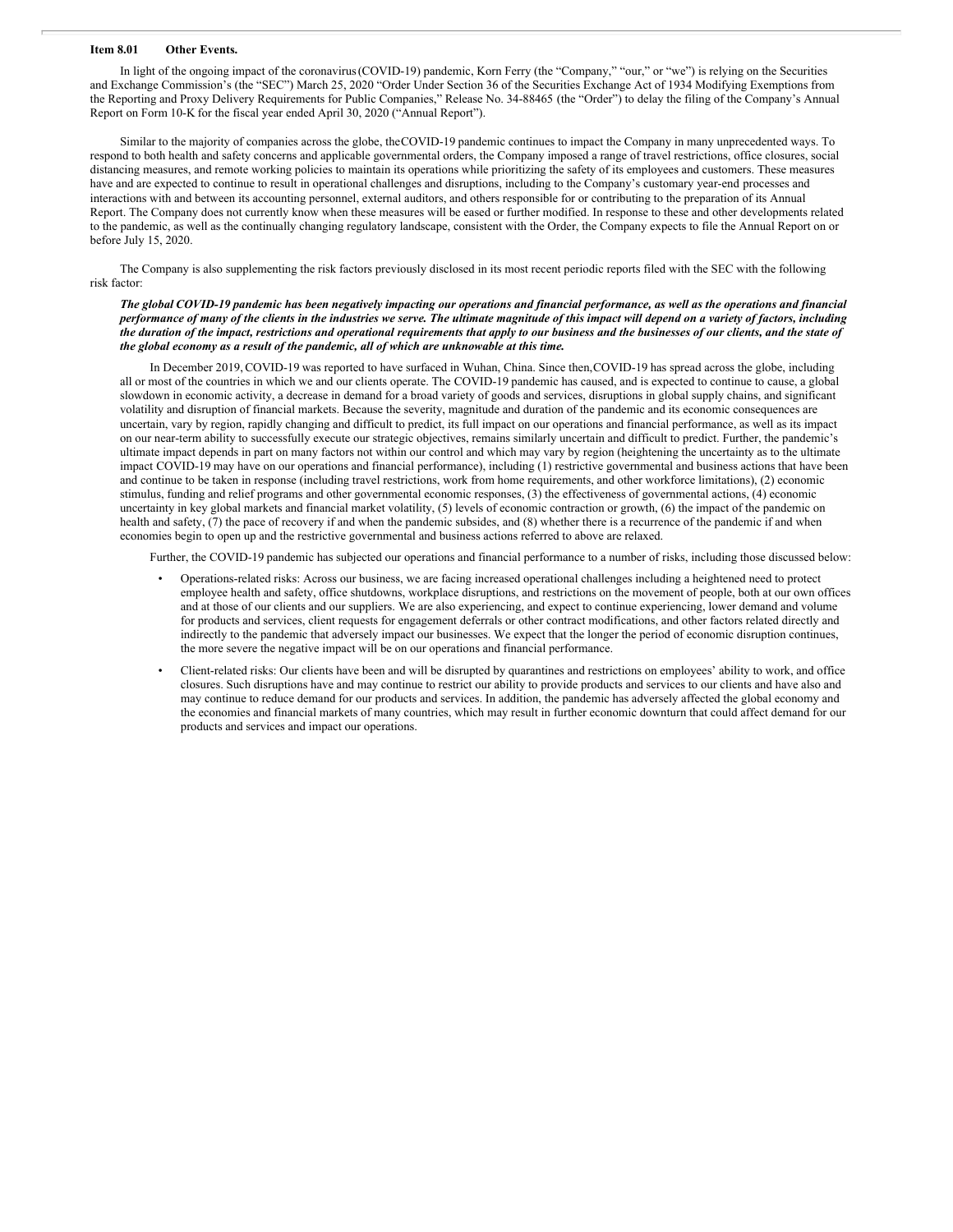- Employee-related risks: We have experienced and will continue to experience disruptions to our operations resulting from quarantines, self-isolations, and other movement and restrictions on the ability of our employees to perform their jobs that may impact our ability to deliver our products and services in a timely manner or meet milestones or customer commitments.
- Liquidity- and funding-related risks: While we have significant sources of cash and liquidity and access to a committed revolving credit line, a prolonged period of generating lower revenue could adversely affect our cash flow and liquidity. Conditions in the financial and credit markets may also limit our ability to draw on our revolving credit line, as well as the availability of additional funding or increase the cost of funding, if it were to become necessary.

As the COVID-19 pandemic continues to negatively impact our operations, it may also have the effect of heightening many of the other risks described in the Risk Factor section of our periodic filings. Further, the pandemic may also affect our operations and financial results in a manner that is not presently known to us or that we currently do not expect.

#### *Forward-Looking Statements*

This current report on Form8-K contains "forward-looking statements" within the meaning of Section 27A of the Securities Act of 1933 and Section 21E of the Securities Exchange Act of 1934. These forward-looking statements generally can be identified by use of statements that include phrases such as "believe," "expect," "anticipate," "intend," "plan," "foresee," "may," "will," "likely," "estimates," "potential," "continue" or other similar words or phrases. Such forward-looking statements include statements regarding the impacts of the COVID-19 pandemic on our business, employees and customers. Many factors could affect the impact of the COVID-19 pandemic, and variances from the Company's current expectations regarding such factors could cause actual results to differ materially from those expressed in these forward-looking statements. A discussion of these and other risks and uncertainties that could cause the Company's actual results to differ materially from these forward-looking statements is included in the documents that the Company files with the Securities and Exchange Commission on Forms 10-K, 10-Q and 8-K. These forward-looking statements speak only as of the date of this report, and the Company does not undertake any obligation to revise or update such statements, whether as a result of new information, future events, or otherwise.